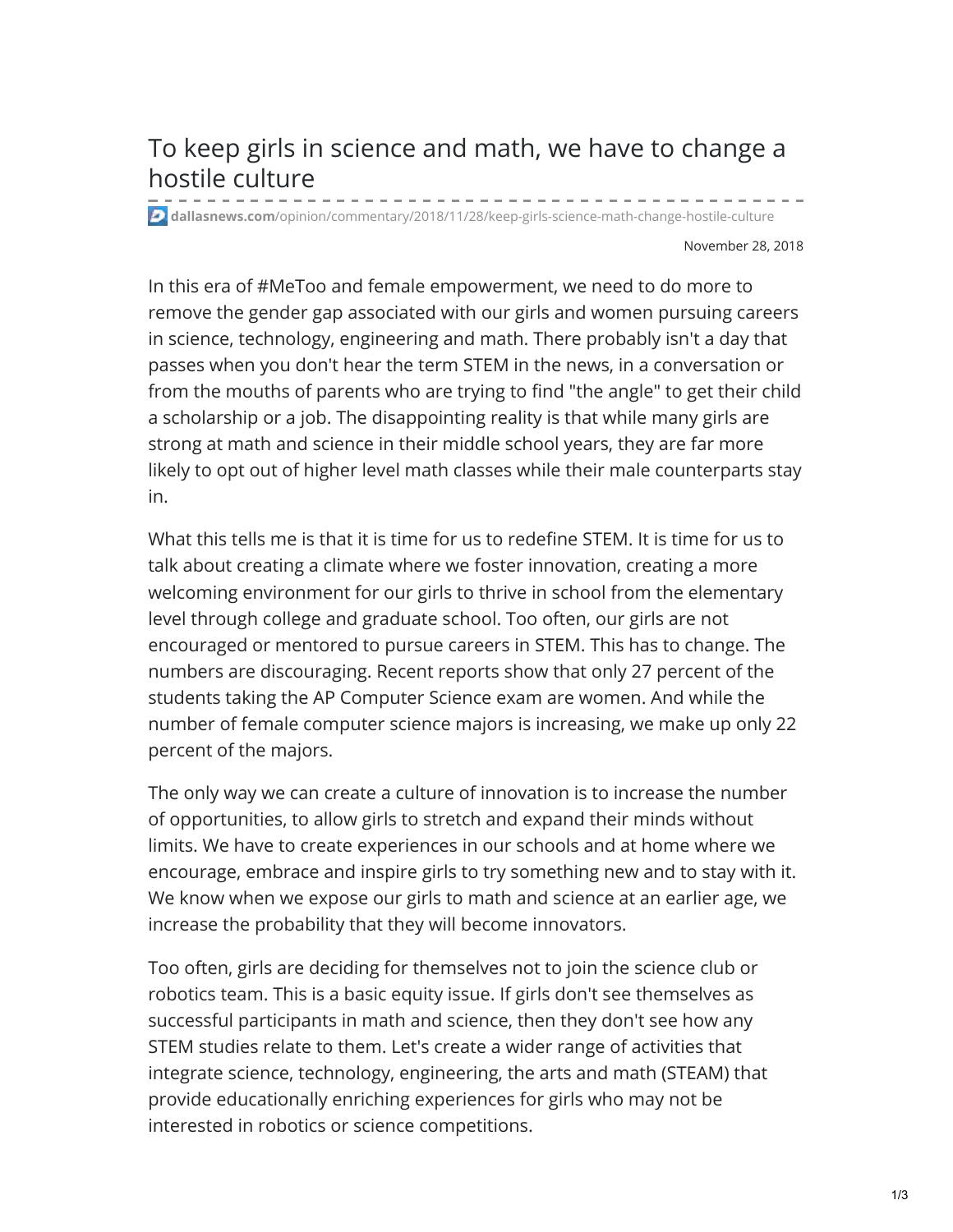Also, let's celebrate more female role models in the classroom, in textbooks and in the community. That will create a greater sense of belonging for girls in the sciences.

Throughout students' academic career, they tend to choose subjects that favor their academic strengths. That's where teachers and parents then focus their energies. The data show males are more likely to pursue math and science because societal norms have established that as the natural career interest. But the reality is that if more females are encouraged, supported and mentored to develop their math and science literacy, the more likely they are to pursue it.

We must provide parents and schools the tools to support girls to embrace math and science. We have to make math approachable for them. Math happens everywhere — at home, in our neighborhood, in our communities, at parks, at football or basketball games. A national ad campaign is one step. The Girl Scouts' recent partnership with Raytheon is another step in the right direction. I've also created a program, talkSTEM, where we partner with local schools, universities and museums to get more girls — and kids in general to see that math can be fun.

Engaging girls in science and math is crucial for their future success. Leadership in corporate America requires STEM-related skills and the ability to analyze big data. If only 10 percent of C-suite executives are women, then that tells me we're missing opportunities to solve communal and global problems because we're excluding almost 50 percent of the population. It just makes sense that if we get more women pursuing math and science-related fields, then they can climb up the corporate ladder and lead.

That brings me right to heart of the #MeToo movement. Women in the math and sciences experience sexual harassment at all levels. If you talk to many female math, science or engineering students, particularly at universities around the world, you'll hear how many have had to withstand verbal and sometimes physical abuse from their male counterparts who ridicule them for not being "smart enough." In other cases, women say that they don't report instances of sexual assault because they fear they might lose their grant funding or get passed over for other projects.

This is heartbreaking and only compounds the structural problems with keeping girls in STEM at a younger age. At every stage and every age, we've got to empower, encourage and nurture our young girls to learn to love the math, science and the arts. And we've got to change a culture that is still too bent against their success in their crucial fields.